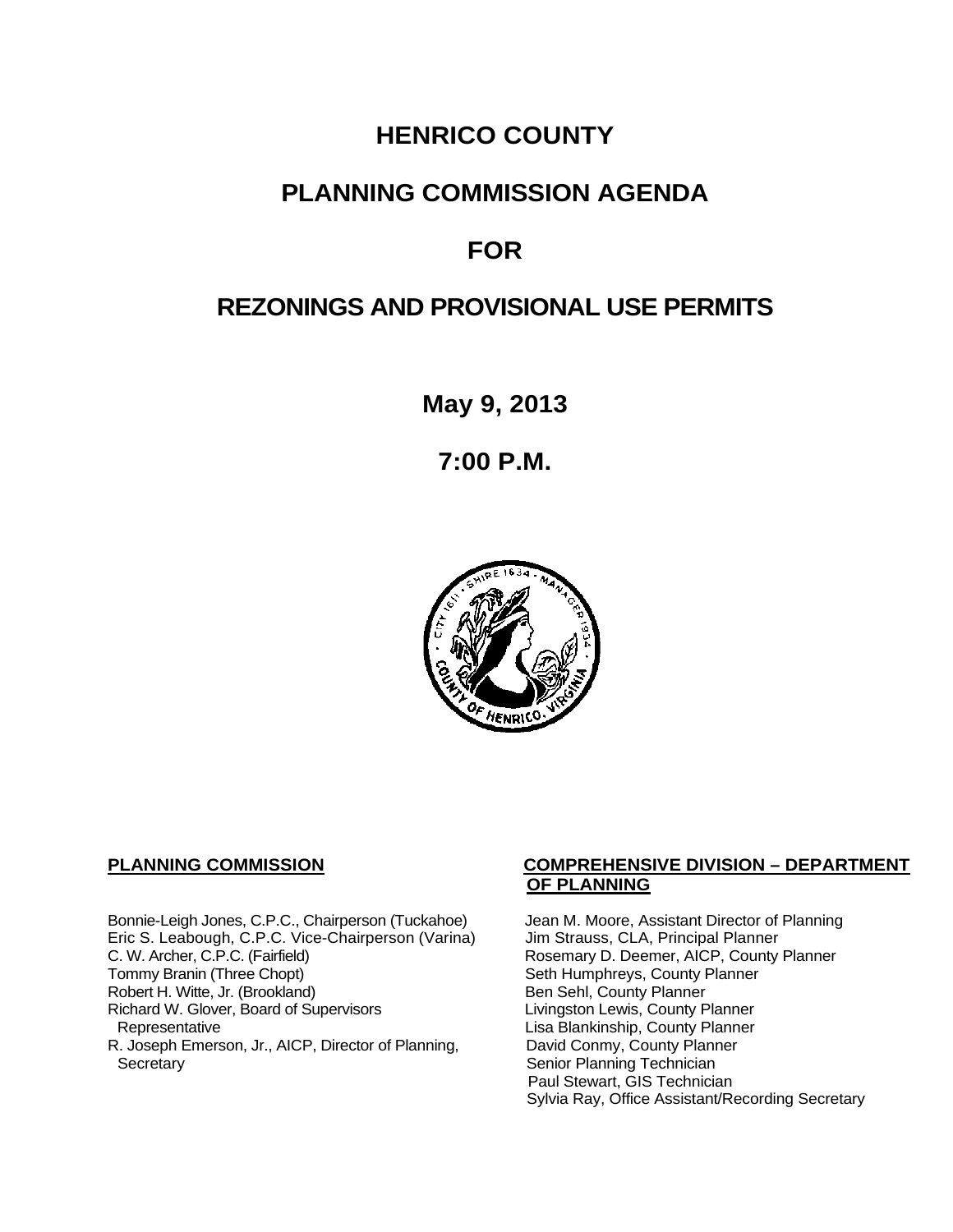## **PLANNING COMMISSION REZONING MEETING FINAL AGENDA MAY 9, 2013**

**BEGINNING AT 7:00 P.M.**

**WELCOME:**

**PLEDGE OF ALLEGIANCE:**

**RECOGNITION OF NEWS MEDIA:**

**CALL TO ORDER:**

**REQUESTS FOR WITHDRAWALS AND DEFERRALS: (1); (1)**

**REQUESTS FOR EXPEDITED ITEMS: (0)**

**CASES TO BE HEARD: (4)**

#### **TUCKAHOE:**

### *(Deferred from the April 11, 2013 Meeting)*

**PUP2013-00003 Gloria L. Freye, Esquire for Richmond 20MHz, LLC (nTelos):**  Request for a Provisional Use Permit under Sections 24-95(a)(3), 24-120 and 24-122.1 of Chapter 24 of the County Code in order to construct a 169' telecommunications tower on part of Parcel 748-746-6665 located on the north line of Quioccasin Road (State Route 157) approximately 650' north of its intersection with Shane Road (Byrd Middle School). The existing zoning is A-1 Agricultural District. The 2026 Comprehensive Plan recommends Government. **Staff – Ben Sehl** 

**Recommended for Approval**

**PUP2013-00009 Rob Heavner for Jeremy Reaves:** Request for a Provisional Use Permit under Sections 24-58.2(a), 24-120 and 24-122.1 of Chapter 24 of the County Code in order to allow extended hours of operation until 1:00 a.m. for an existing restaurant (Cook-Out) on Parcel 754-743-5297 located on the south line of Eastridge Road approximately 300' east of its intersection with N. Parham Road. The existing zoning is B-2 Business District. The 2026 Comprehensive Plan recommends Commercial Arterial. The site is located in the Enterprise Zone. **Staff – Lisa Blankinship**

**Recommended for Approval**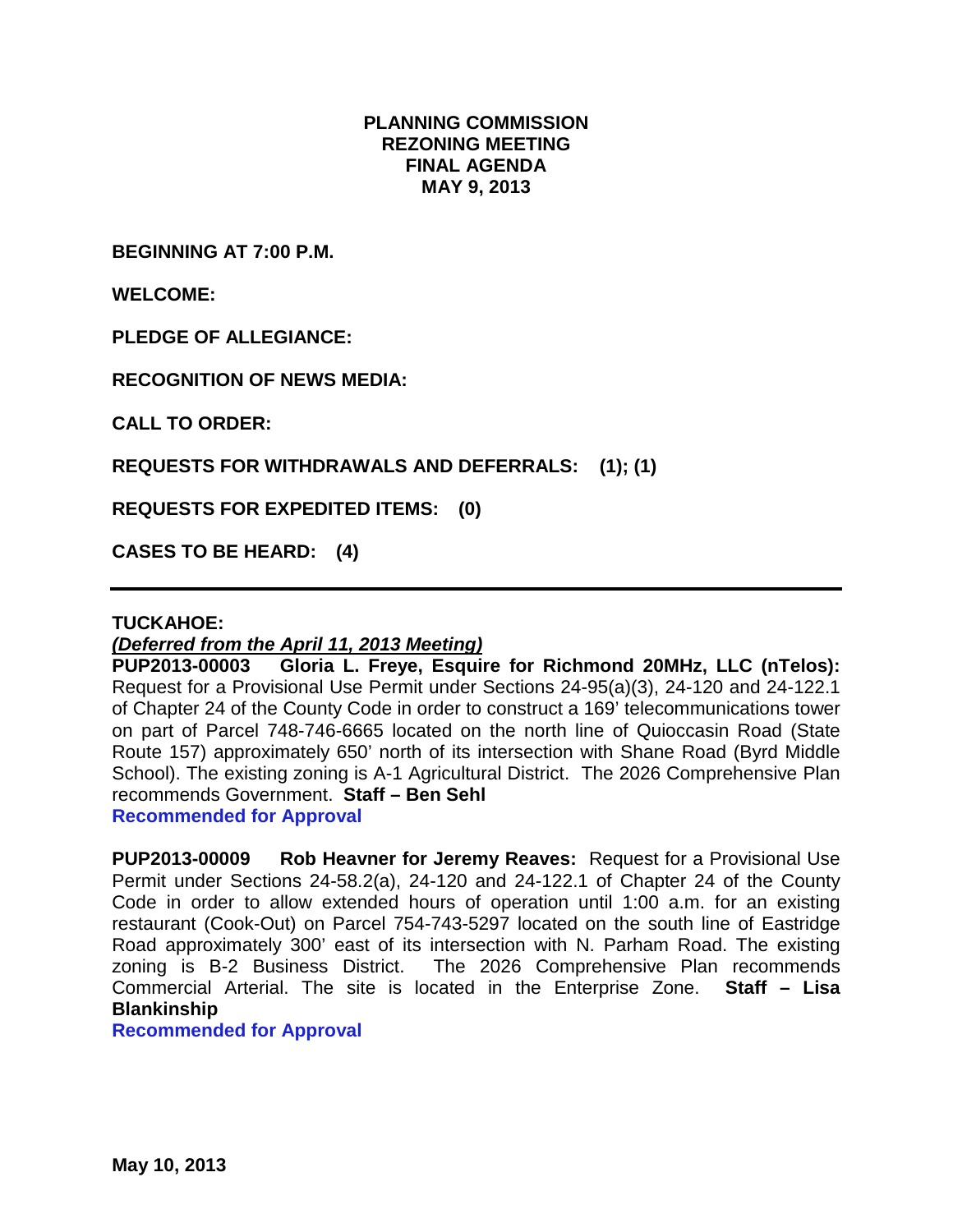## **BROOKLAND:**

**REZ2013-00007 Harry Snipes:** Request to conditionally rezone from A-1 Agricultural District to R-3C One-Family Residence District (Conditional) on part of Parcels 755-769-7664 and 755-769-3074 containing 11.16 acres located between the west line of Springfield Road at its intersection with Jacobs Creek Drive and the eastern terminus of Kimbermere Court. The applicant proposes a single-family residential development. The R-3C District allows a minimum of 11,000 square feet and a maximum density of 3.96 units per acre. The use will be controlled by zoning ordinance regulations and proffered conditions. The 2026 Comprehensive Plan recommends Suburban Residential 2, density should not exceed 3.4 units per acre. **Staff – Seth Humphreys (Deferral Requested to the June 13, 2013 Meeting) Deferred to the June 13, 2013 Meeting**

#### **VARINA:**

#### *(Deferred from the April 11, 2013 Meeting)*

**REZ2013-00005 James W. Theobald for Atack ME Tech Park Partners LLC:**  Request to amend proffered conditions accepted with Rezoning Case C-60C-97 on part of Parcel 844-704-9230 located on the west line of Techpark Place approximately 1,500' south of its intersection with Technology Boulevard. The applicant proposes to amend Proffer 1 related to uses to allow outside storage. The existing zoning is M-2C General Industrial District (Conditional). The 2026 Comprehensive Plan recommends Office, Office/Service, and Environmental Protection Area. **Staff – Ben Sehl Recommended for Approval**

### **FAIRFIELD:**

**PUP2013-00010 Carrie E. Coyner or Kristen D. Keatley for Haeja O. Namkoong:** Request for a Provisional Use Permit under Sections 24-58.2(a), 24-120 and 24-122.1 of Chapter 24 of the County Code in order to allow 24 hour operation of a proposed restaurant (Waffle House) on Parcel 787-746-0898 located on the west line of Chamberlayne Road (U.S. Route 301) approximately 850' north of Wilmer Avenue. The existing zoning is B-2 Business District. The 2026 Comprehensive Plan recommends Commercial Concentration. **Staff – Ben Sehl (Withdrawn by Applicant) Withdrawn**

### **THREE CHOPT:**

**REZ2013-00008 Nate Van Epp or Mark Kukoski for Eagle Construction of Va., LLC:** Request to amend proffered conditions accepted with Rezoning Case C-7C-07 on Parcel 747-773-6860 located on the southeast line of Twin Hickory Road approximately 790' east of Nuckols Road. The applicant proposes to amend Proffer 3 related to architectural treatment. The existing zoning is RTHC Residential Townhouse District (Conditional). The 2026 Comprehensive Plan recommends Urban Residential, density should not exceed 6.8 units per acre. **Staff – Livingston Lewis Recommended for Approval**

## **APPROVAL OF MINUTES: Planning Commission April 11, 2013 Approved**